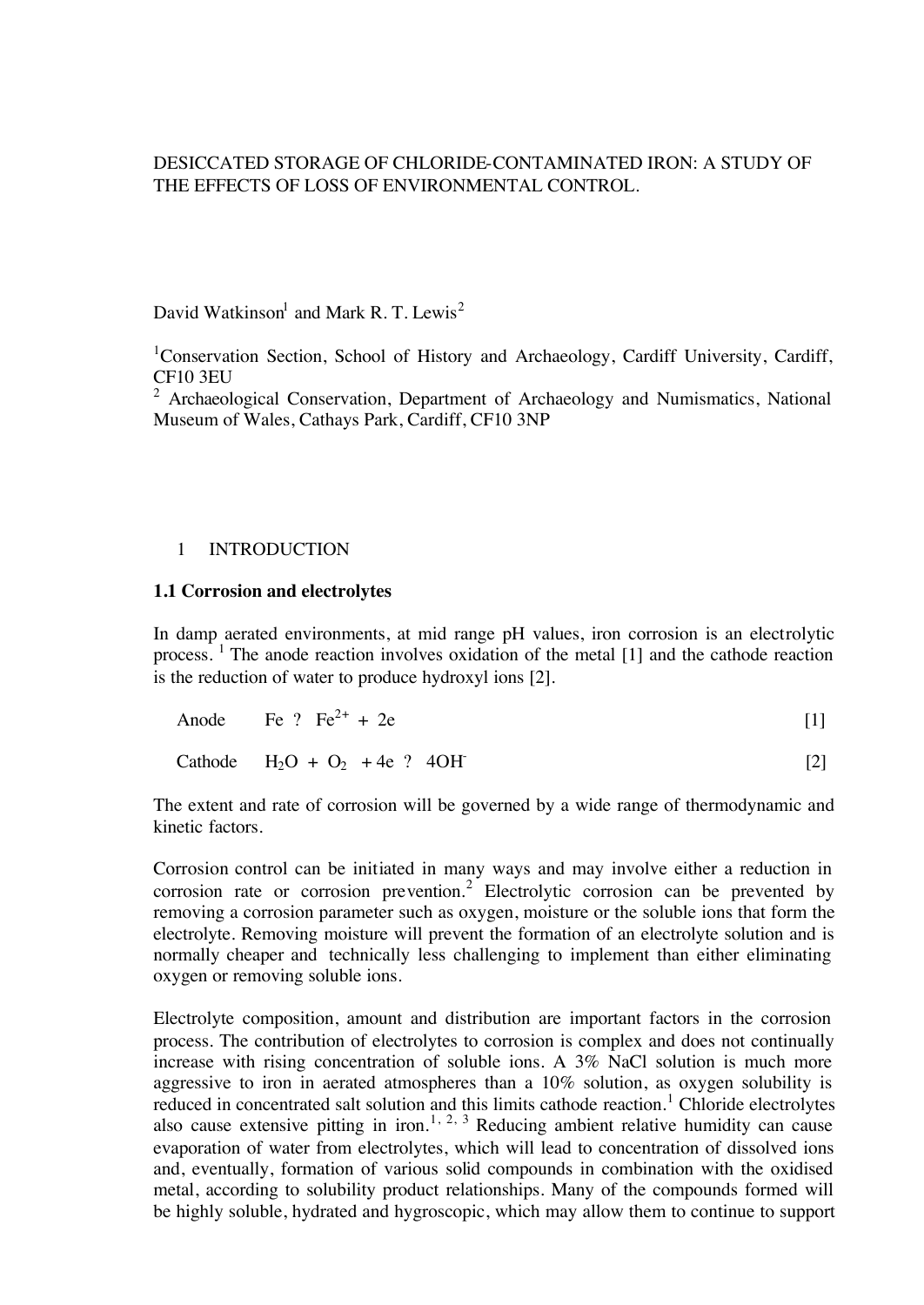corrosion via the water they attract. Alternatively electrolyte ions may be adsorbed on insoluble compounds, where their mobility and the adsorption of water may allow them to provide electrolytes to corrode metal in contact with them.<sup>4, 5</sup> Successful corrosion control by desiccation requires both an understanding of what corrosion products can form as a particular corroding metal is dried and the corrosive effect of these compounds as a function of relative humidity.

## **1.2** *ss* **Great Britain: A big corrosion problem**

Unstable corroding metal objects do not come much bigger than the *ss* Great Britain. This world famous technological and engineering milestone was built by Isambard Kingdom Brunel and launched in 1843, as the largest all iron screw driven ship in the world.<sup>6</sup> The ship ended her marine life resting in the shallow water of Sparrow Cove in the Falkland Islands, but in 1970 was reunited with the original dry dock where she was constructed in Bristol to create a historic site of international importance. Various interventions did little to prevent ongoing corrosion of the iron hull until a new director commissioned consultants to assess the importance of the site, condition of the ship and formulate a conservation plan.<sup>7, 8</sup> The length (324 feet) of the hull and its condition, along with the unpredictable and limited success of treatments designed to remove soluble corrosion accelerators from highly corroded iron,  $9, 10$  led to the choice of a non-interventive environmental control system to preserve the hull.

# **1.3 Implementation of environmental control**

Design for corrosion control of the highly unstable lower hull section of the ship was based on maintaining a low relative humidity in an enclosure created between dock side and hull (Figure 1). According to the level of desiccation, the corrosion process would be fed with either a reduced amount of electrolyte or be entirely deprived of it. This would either slow or prevent corrosion of the hull. Achieving this goal presented both technical and theoretical challenges. The design and construction of the desiccated area would tax engineers, architects and conservators, while determining the degree of desiccation would rely on laboratory modelling of the corrosion process to supply engineers with data to aid plant design. Cardiff University carried out tests to examine iron corrosion at low relative humidity.  $[1, 12, 13]$ 



**Figure 1** *Completed environmentally controlled space for ss Great Britain hull. (Picture courtesy of ss Great Britain Trust and Mandy Reynolds.)*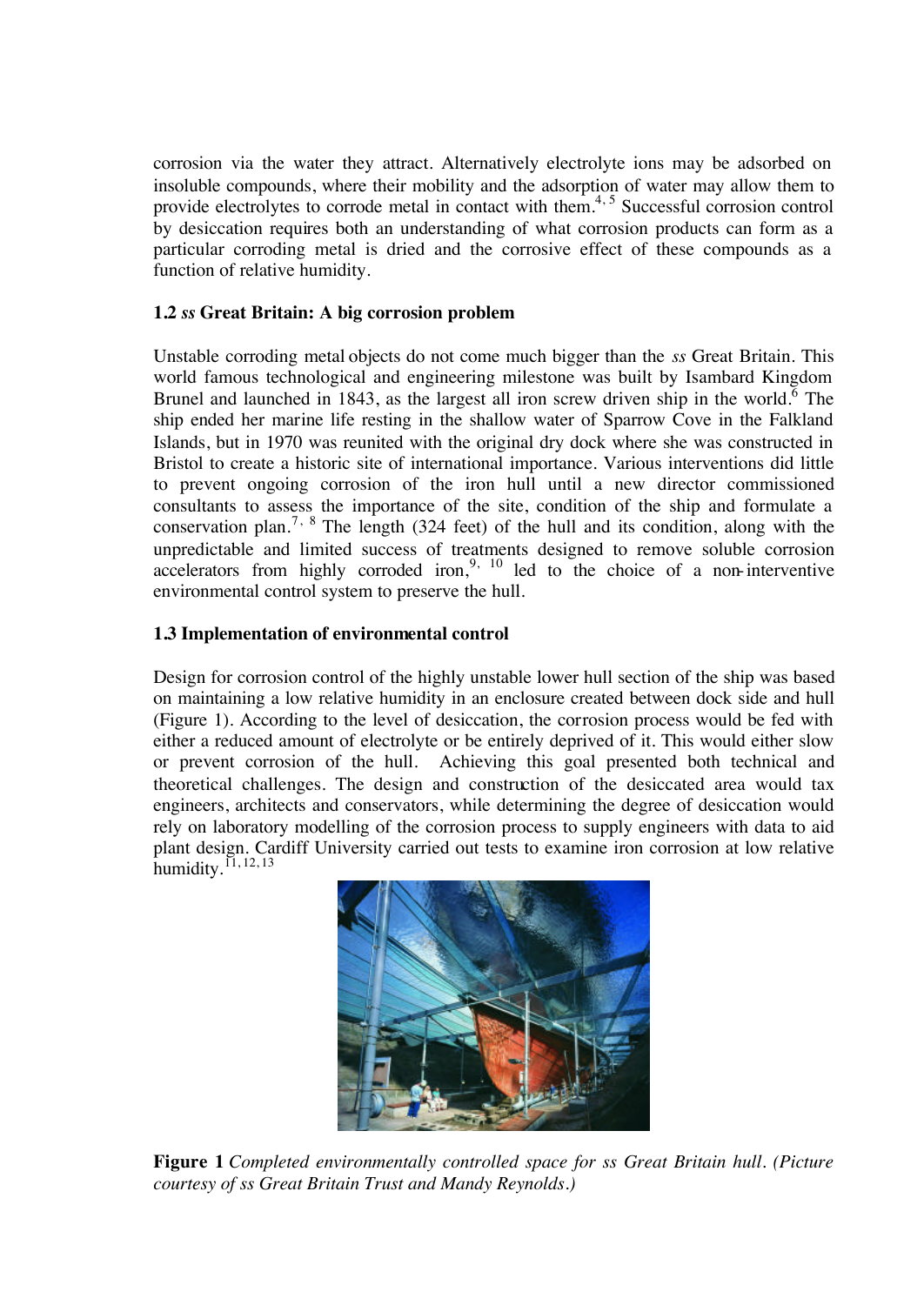Full conservation of the ship is now complete and the controlled environment is operating.<sup>13</sup> The study reported here contributes to the long-term management of this environment by modelling short-term relative humidity rises from the operational target values for the system. The resulting data can be used to guide the prediction and understanding of the effect of failure to maintain low humidity on the chloride infested iron of the ship's hull.

## 2 CHLORIDE INFESTED IRON: CORROSION AND CORROSION PRODUCTS

## **2.1 Chloride on the iron hull of the ss Great Britain**

A survey of chloride within the iron hull of the ss Great Britain revealed it was infused with chloride from its time as an ocean going ship and later as a hulk partially submerged in seawater.<sup>8</sup> While chloride could occur as NaCl and MgC<sub>k</sub> from seawater,<sup>15</sup> these salts are hygroscopic and highly soluble. Over 35 years of rain wash in the open air dry dock and several aqueous pressure washes of the hull, will have mostly removed them. Chloride can occur in iron corrosion products such as ß-FeOOH, where it is both adsorbed on the surface and trapped in the hollandite crystalline structure of the  $\beta$ -FeOOH.<sup>16, 17, 18, 19</sup>  $\beta$ -FeOOH is an insoluble compound, but its surface adsorbed chloride is mobile, which gives it the capacity to initiate corrosion of iron.<sup>4,5</sup>  $\beta$ -FeOOH was visually identified on the hull and detected by  $XRD$ <sup>11</sup>. The high solubility of ferrous and ferric chlorides means that their formation is unexpected outside of particularly dry environments and low pH values.<sup>19, 20</sup> Most chloride will be held as a counter ion at anode sites on the corroding iron, where its negative charge counter balances the positive charge of anodically produced ferrous ions.<sup>3,</sup>  $20.21$  Additionally metastable compounds like  $\beta$ -FeOOH are reported to eventually break down to release soluble ions bound in their structure.<sup>22</sup> These could form electrolytes provided sufficient water was available, but no evidence of instability was found for 25 year old  $\beta$ -FeOOH stored dry.<sup>13</sup>

## **2.2 Modelling iron corrosion during drying of chloride infested iron**

As the ship dries in its new controlled environment, loss of moisture from the hull will concentrate electrolyte and enrich chloride concentration. Hydrolysis of ferrous ions from corrosion of the iron can generate a low pH in the limited amount of electrolyte present.  $4,5$ ,  $19, 20, 22$  Thermodynamic and solubility product considerations in low pH solutions containing high concentrations of chloride and ferrous ions favour the formation of solid ferrous chloride.<sup>20</sup> Turgoose<sup>20</sup> reported ferrous chloride corroded iron in contact with it above 20% relative humidity, while at 15% relative humidity corrosion did not occur. This was attributed to the differing hydration states of ferrous chloride at the two humidities; FeCl<sub>2</sub>. 4H<sub>2</sub>O at 20% and FeCl<sub>2</sub>.2H<sub>2</sub>O at 15%. He also noted that iron mixed with ß-FeOOH corroded at low humidity. Not only was ß-FeOOH already present on the *ss* Great Britain, but more of it would form as the hull corroded during drying.

The present authors extensively examined the influence of ferrous chloride and ß-FeOOH on the corrosion of iron powder at various relative humidities (20°C) using dynamic weight change.<sup>11, 12, 13</sup> The transition point for FeC<sub>k</sub>. 4H<sub>2</sub>O to FeC<sub>k</sub>. 2H<sub>2</sub>O was determined as being 21% relative humidity at  $20^{\circ}$ C.<sup>7</sup> Iron corrosion was confirmed as occurring in the presence of FeCL<sub>2</sub>. 4H<sub>2</sub>O and was absent in the presence of FeCL<sub>2</sub>. 2H<sub>2</sub>O (Figure 2).<sup>11</sup> Corrosion accelerated as relative humidity rose above 22% relative humidity (Figure 2).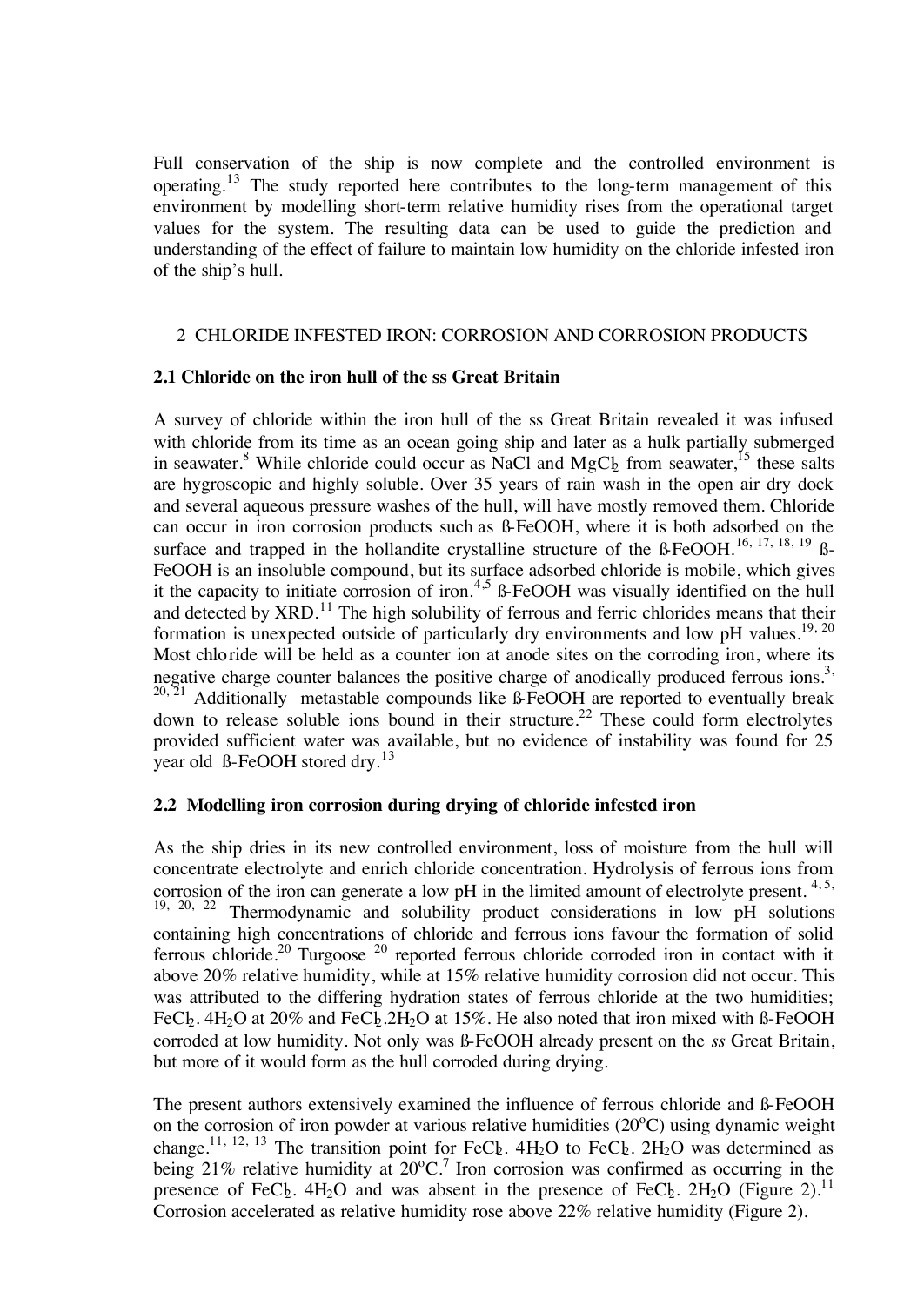

**Figure 2** *The response of samples comprising equal masses of iron powder and FeCl2.*  4H<sub>2</sub>O to different fixed relative humidity values at 20 $^oC.$   $^{\rm 11}$ 

ß-FeOOH conditioned to 40% relative humidity was shown to be hygroscopic, as evidenced by initial weight loss from iron powder/ß-FeOOH mixtures at the low humidity range 15%-21% (Figure 3). After desiccation all samples exposed above 15% relative humidity gained weight due corrosion of iron. Increasing relative humidity significantly speeded up corrosion (Figure 3).



**Figure 3** *Response of samples comprising equal masses of iron powder and ß-FeOOH to different fixed relative humidity values at 20<sup>o</sup> C.11*

No-corrosion point for iron and ß-FeOOH is below 15% relative humidity and below 20% for ferrous chloride.

#### **2.3 Environmentally controlled storage in practice**

Identifying the effect of relative humidity on iron corrosion is only the first part of a corrosion control process. The financial impact of maintaining relative humidity at low values will be part of the equation that determines how low the target relative humidity will be. Simply stated, "Lower relative humidity offers better corrosion control, but costs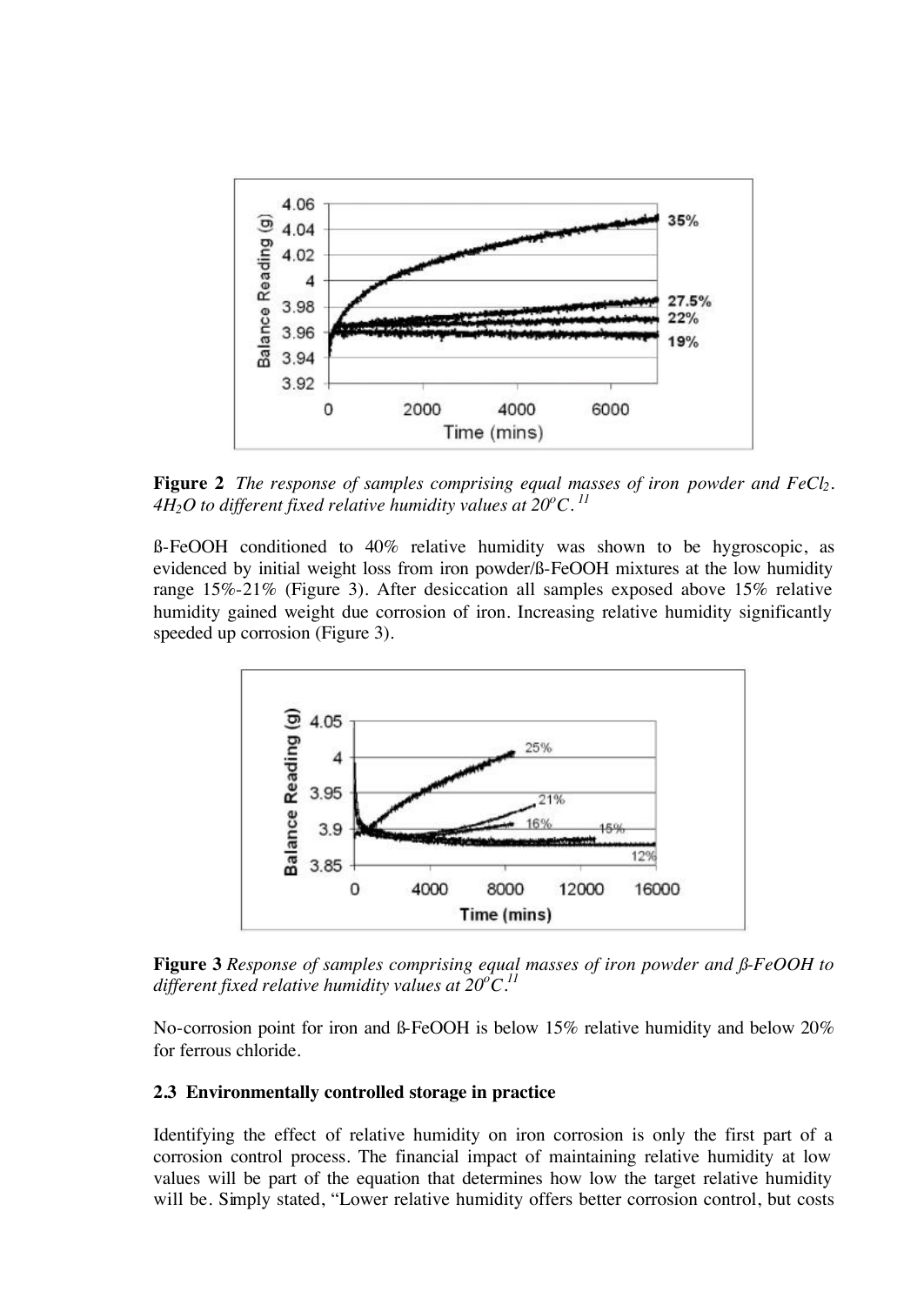more to establish and maintain." Control of relative humidity involves outlay on hardware. This can range from plastic boxes and silica gel for the storage of archaeological iron in closed containers, to the erection of highly specified structures and engineering plant for projects like the *ss* Great Britain. There is also a long-term financial commitment in maintaining environments as man hours and material cost for servicing plant, maintaining buildings and buying energy to operate plant. These costs will influence initial environmental specification.

A high environmental specification with minimal fluctuation is more challenging to set up and is likely to be prone to short and long periods of operation outside designated parameters. Common sense suggests that maintaining either very low relative humidity or fairly static  $(\pm 3\%)$  mid range relative humidity is likely to miss its target point more often than operating within a  $\pm 10\%$  relative humidity range for a 50% target value. By understanding how relative humidity influences iron corrosion the level and effectiveness of corrosion control can be balanced against initial outlay and operating costs. Given that no system is fail safe, how does failure to meet target relative humidities for fixed periods of time influence corrosion control? Many questions need to be addressed here. Do shortterm fluctuations at values slightly above the operating relative humidity result in significant corrosion? Is high humidity resulting from short-term shutdown of the environmental control system capable of producing rapid corrosion? Following an environmental transgression how quickly can the corrosion process be slowed again using RH control? These questions are investigated by modelling environmental scenarios.

## 3 EXPERIMENTAL

## **3.1 Method**

Dynamic weight monitoring was used to examine the effect of humidity change on corrosion of iron. Iron powder (Analar) was mixed either with  $FeC_2$ .  $4H_2O$  (Analar) or  $\beta$ -FeOOH in equal (w/w) quantities. These were then subjected to sequential programmed relative humidity fluctuations within a climatic chamber. The ß-FeOOH had been made by slow oxidation of ferrous chloride mixed with iron powder at 92% relative humidity, assayed by XRD as being  $99\%$  ß-FeOOH  $^{11}$  with trace goethite and then equilibrated to 40% relative humidity prior to use. All experiments were carried out in a Votch VC4018 climatic chamber whose relative humidity could be varied to an accuracy of  $\pm 1\%$  and temperature to  $\pm 0.5$ °C. Weight changes were recorded to computer every 5 minutes using a Mettler AJ100 analytical balance  $(\pm 0.0001g$  accuracy).

Target storage was modelled at 15% relative humidity, where  $FeC_{2}$ . 2H<sub>2</sub>O is the stable ferrous chloride hydrate and iron will not corrode in contact it. <sup>11</sup> In contrast ß-FeOOH can be expected to corrode iron very slowly at  $15\%$  relative humidity (Figure 3).<sup>11</sup> Relative humidity was raised to a selected value for 6 hours every 48 hours, in order to offer opportunity for hydration of corrosion products and corrosion of iron. This was then followed by an extended period of readjustment to the target relative humidity of 15% over 48 hours.

## 4 RESULTS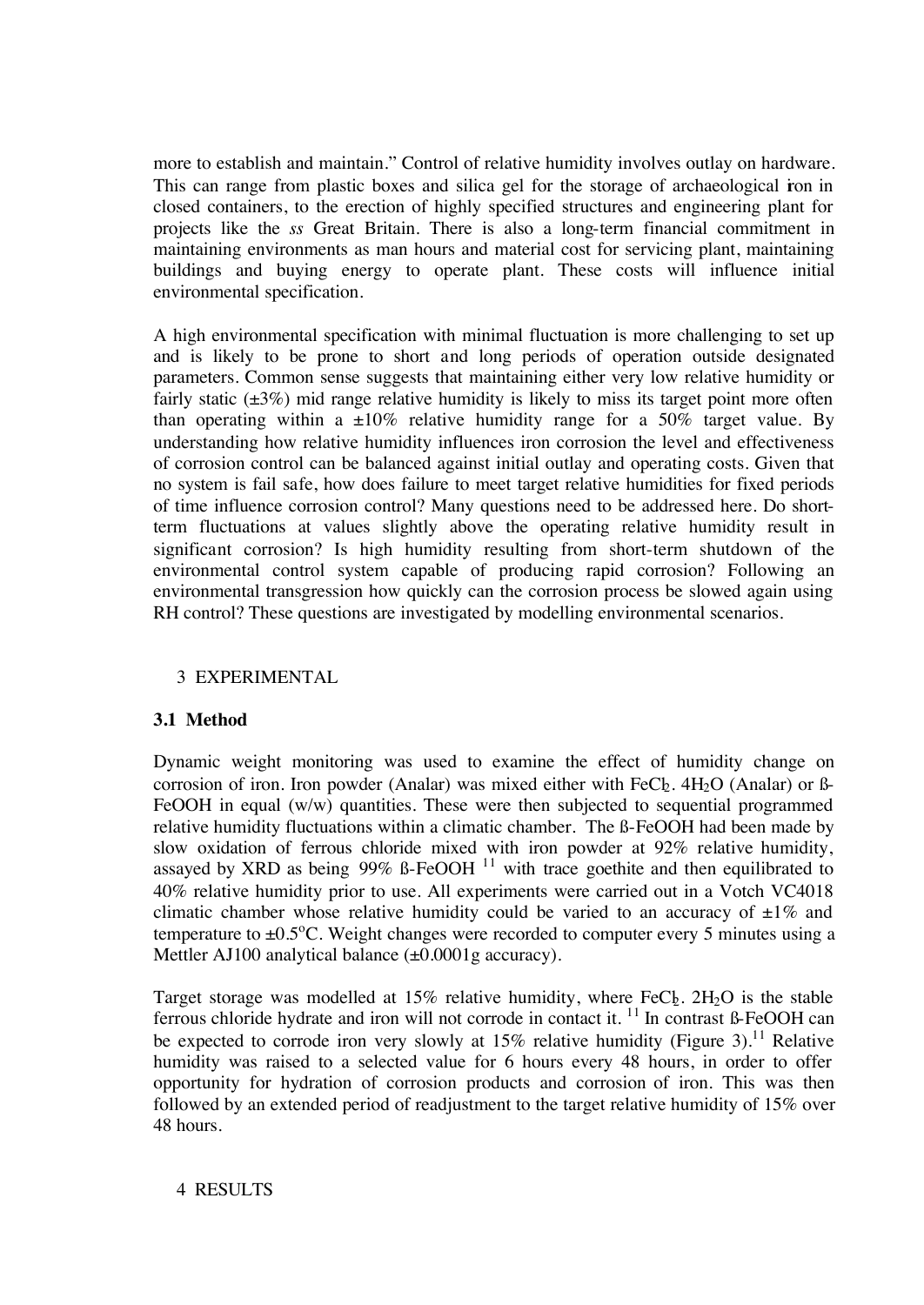#### **4.1 FeCl2. 4H2O/ iron powder mix: 15%-22% relative humidity (Figure 4)**

Since FeCb<sub>2</sub>.2H<sub>2</sub>O is the stable ferrous chloride hydrate at 15% relative humidity there is slow dehydration of the FeC $\ell_2$ . 4H<sub>2</sub>O during the first 48 hours. This ceases during the first 6 hour period at  $22\%$  relative humidity. Dehydration then recommences until only FeC $\ell$ . 2H2O exists. Although some iron corrosion may occur during the dehydration it is not registered as a weight gain, since weight loss from dehydration masks any weight gain from corrosion. All further 6 hour periods at 22% relative humidity fail to register an increase in weight. This indicates that hydration of  $FeCb.2H<sub>2</sub>O$  at this humidity is not rapid enough to register and that any oxidation of iron is not at a detectable level. It can be concluded that short-lived fluctuations away from a constant operating relative humidity of 15% to 22% will not cause iron to corrode in the presence of ferrous chloride.



**Figure 4** *FeCl<sub>2</sub>.4H<sub>2</sub>O* mixed with an equal mass of iron powder and sequentially subjected to 48 hrs at 15% relative humidity followed by 6 hrs 22% relative humidity at 20 $^oC$ .

#### **4.2 FeCl2. 4H2O/ iron powder mix: 15%-30% relative humidity (Figure 5)**

More severe changes to the storage environment were modelled by raising the 6 hour relative humidity fluctuation to 30% (Figure 5). As before  $FeC_{\rm k}$ .4H<sub>2</sub>O slowly dehydrates to FeCb.2H<sub>2</sub>O. The first  $30\%$  relative humidity rise occurs during this dehydration and produces temporary re-hydration and, probably, iron corrosion. These are recorded as a slight weight gain. By the beginning of the second 6 hour period at 30% relative humidity  $FeC<sub>2</sub>$ .4H<sub>2</sub>O dehydration is complete and the sample is at constant weight. During the rise to 30% relative humidity the sample gains weight as it attempts to re-hydrate. Not all of the weight gained is lost by dehydration during the following 48 hour period at 15% relative humidity. This pattern is repeated with every period at 30% relative humidity producing a small permanent incremental gain in weight. This is attributed to oxidation of the iron during the high humidity period. Short-lived fluctuations at 30% relative humidity are sufficient to cause detectable corrosion of iron by hydration of  $FeC_12H_2O$  to  $FeC_24H_2O$ .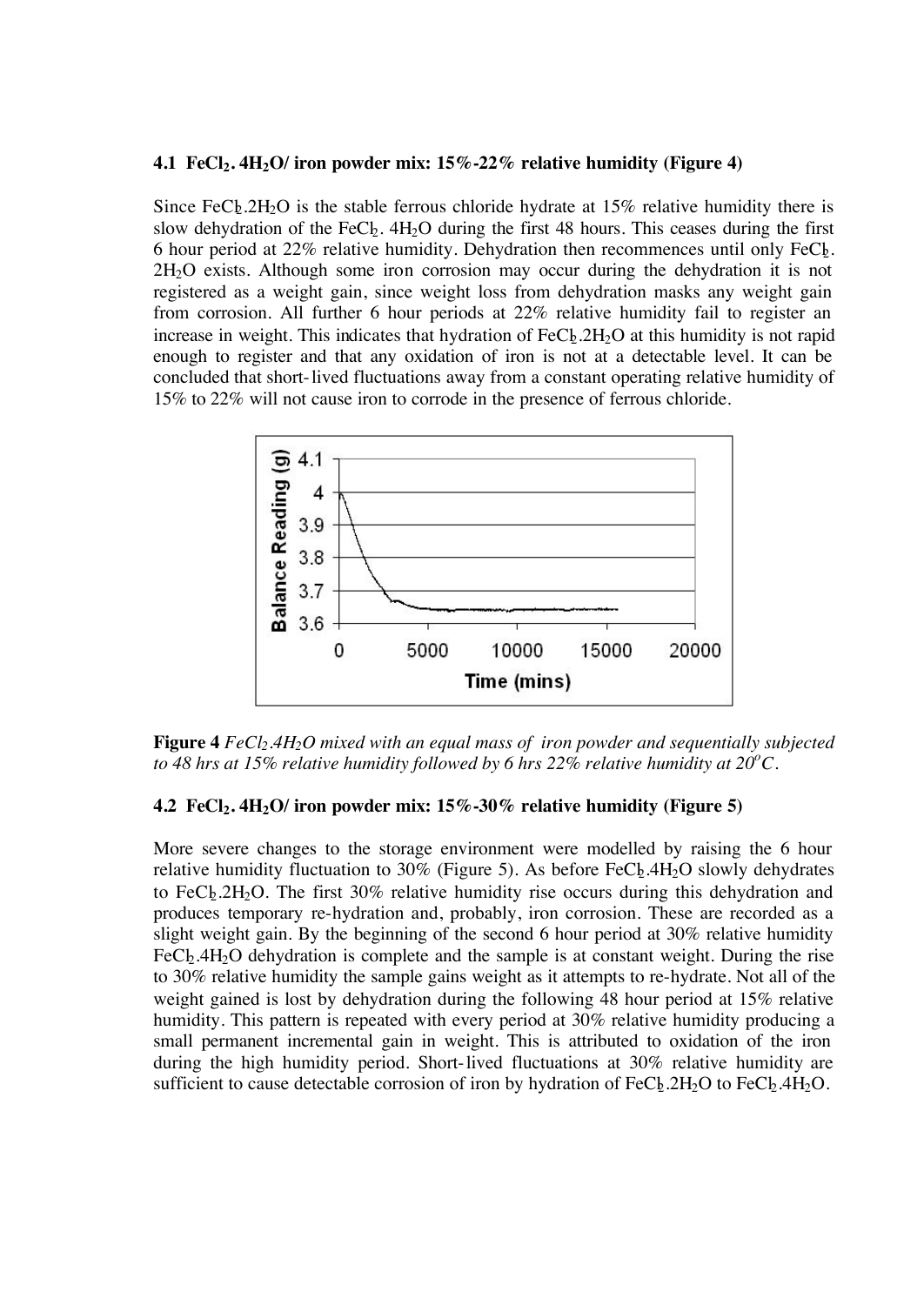

**Figure 5** *FeCl<sub>2</sub>.4H<sub>2</sub>O mixed with an equal mass of iron powder and subjected to 48 hrs at 15% relative humidity followed by 6 hrs 30% relative humidity at 20<sup>o</sup> C.*

### **4.3 ß-FeOOH/iron powder mix: 15%-22% relative humidity (Figure 6)**

Iron powder mixed with βFeOOH and exposed to 15% relative humidity, with fluctuations to 22% relative humidity for 6 hour periods every 48 hours, produced a clear corrosion pattern after only 7500 minutes. The βFeOOH rapidly loses the adsorbed water that is present from its initial conditioning at 40% relative humidity during storage prior to use and reaches constant weight during the first 48 hour period at 15% relative humidity. The first 6 hour period at 22% relative humidity produces a weight gain which is not lost. An explanation of this is provided by the majority of the weight increase being due to corrosion of iron, which continues at 15% relative humidity and masks any loss of water picked up by βFeOOH during the 6 hours at 22% relative humidity. This is in keeping with earlier work where corrosion of iron in contact with βFeOOH at 21% relative humidity was fairly rapid (Figure 3).





**4.4** β**FeOOH/iron powder mix: 15%-30% relative humidity (Figure 7)**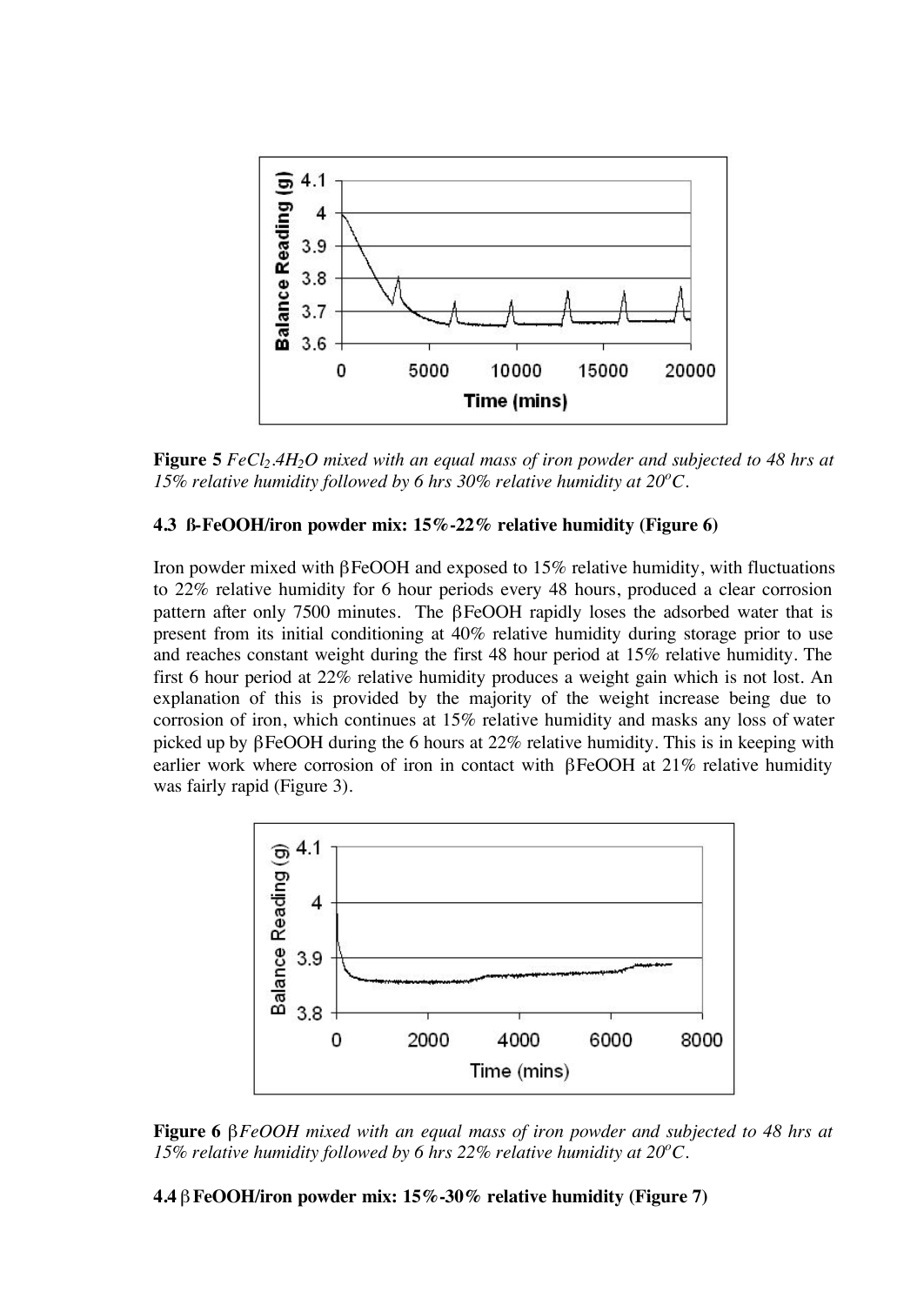Raising relative humidity to 30% for 6 hours after every 48 hours at 15% relative humidity causes significant weight gain. At 30% relative humidity much more water is adsorbed by the βFeOOH than at 22% relative humidity and this is shown as a slight loss at the beginning of the 48 hour period at 15% relative humidity. However, much of the weight gain that occurring at 30% relative humidity is retained, as it is due to oxidation of the iron. The weight gain of the sample during each consecutive 6 hour cycle at 30% relative humidity becomes less. This is most likely due to the iron oxide produced limiting corrosion geometry as the metal powder becomes intimately coated with corrosion product. Corrosion of the iron may be aided by the formation of βFeOOH as a corrosion product.



**Figure 7** β*FeOOH mixed with an equal mass of iron powder and subjected to 48 hrs at*  15% relative humidity followed by 6 hrs 30% relative humidity at  $20^{\circ}$ C.

## **4.4 FeCl2. 4H2O/iron powder mix: 22%- 65% relative humidity (Figure 8)**

Finally a particularly aggressive scenario was enacted. A system operating at a target relative humidity of 22% was subjected to 6 hour fluctuations at 65% relative humidity. This might be expected if a control system broke down or was being serviced. There is no initial dehydration of the FeCL<sub>2</sub>.4H<sub>2</sub>O, as it is the stable ferrous chloride hydrate at  $22\%$ relative humidity. Weight gains are very large during the 6 hours at 65% relative humidity, with only small weight loss from the desiccation effect of the 48 hour periods at 22% relative humidity. This indicates that most weight gain is from conversion of iron to iron oxide.

With each 6 hour fluctuation the weight gain is less and there is relatively more loss in weight during the 48 hour period at 22% relative humidity. This may be due to both a reduced amount of iron being available for oxidation and the production of corrosion product making it difficult for moisture and oxygen to access the iron. The likely formation of hygroscopic βFeOOH as a major corrosion product could explain how more of the weight gain at 65% relative humidity is lost during the subsequent drop to 22% relative humidity. βFeOOH absorbs water faster than FeC $\frac{1}{2}$ . (Figures 2 and 3). As corrosion increases with time the proportion of  $\beta$ FeOOH to FeCb.4H<sub>2</sub>O increases and this is reflected in the larger pick-up of water during the 6 hours at 65% relative humidity. This water is quickly desorbed at the beginning of following period at 22% relative humidity.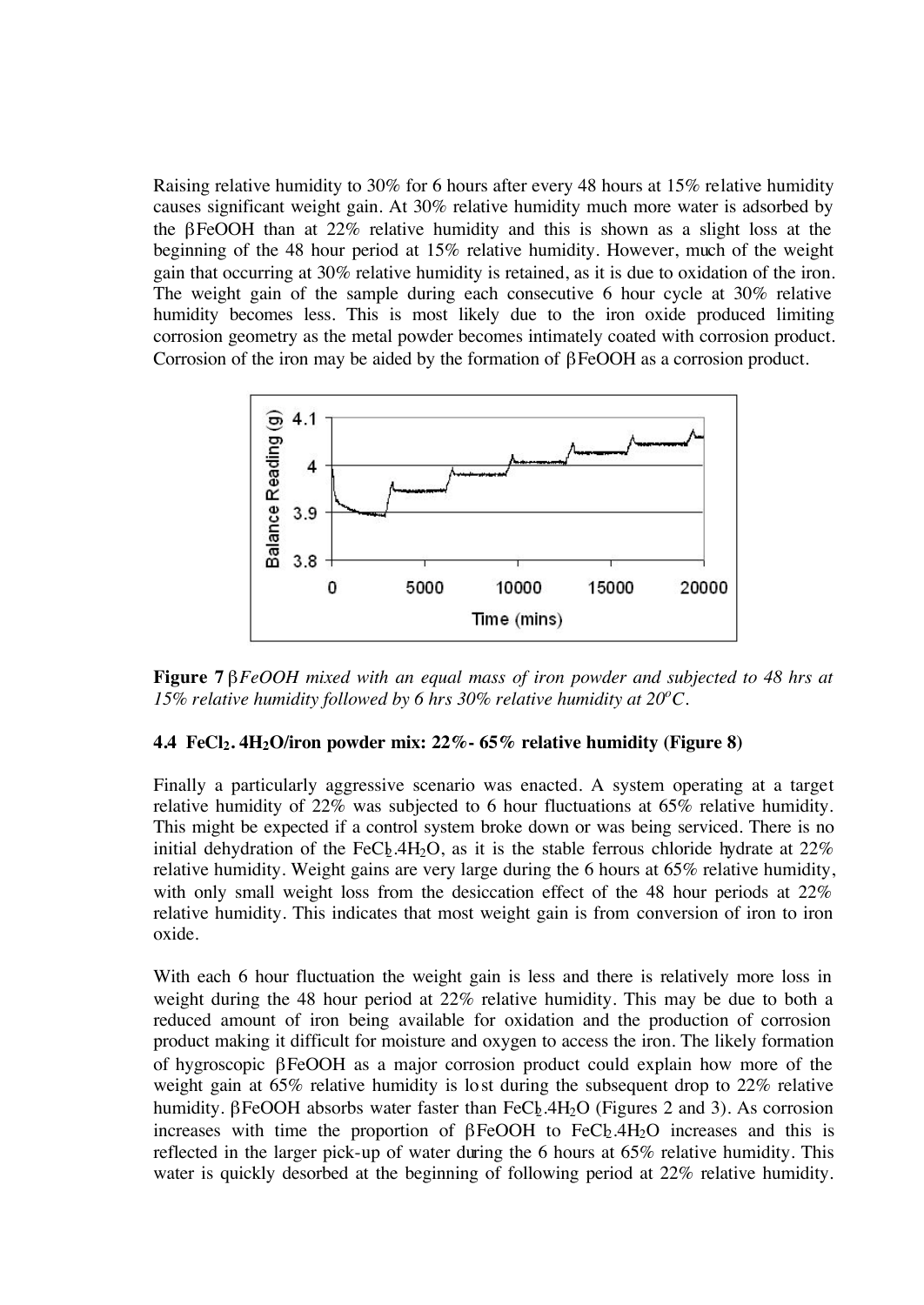The remaining weight gain is due to oxidation of iron. Corrosion is very rapid and significant at  $65\%$  relative humidity in the presence of FeCl<sub>2</sub>.4H<sub>2</sub>O.



**Figure 8** FeCb<sub>2</sub>.4H<sub>2</sub>O *mixed with an equal mass of iron powder and subjected to 48 hrs at* 22% relative humidity followed by 6 hours 65% relative humidity at 20 $^o$ C.

# 5 DISCUSSION

Guidance on corrosion rate resulting from relative humidity fluctuations can be gained by a semi-quantitative review of cumulative weight data (Table 1). For comparisons between differing tests it is assumed that the only product of corrosion is FeOOH. XRD data from corrosion modelling in previous studies suggests that this is a reasonable assumption.<sup>11</sup> All samples initially used  $2.000g$  each of iron and either  $\beta$ FeOOH or FeCb.4H<sub>2</sub>O. Theoretical weight gain due to total oxidation of 2.000g of iron to FeOOH is 1.180g. Further weight gain from the hygroscopic βFeOOH formed when the iron corrodes will not influence any calculation, as the end weight for each test lies within a 48 hour period of low relative humidity, which dehydrates βFeOOH to constant weight.

For tests involving ferrous chloride predicted corrosion is more complex. Weight gain can occur from hydrolysis of ferrous chloride to βFeOOH at high humidity. However, this hydrolysis requires a high humidity for long time periods.<sup>11</sup> At the relative humidities used in these tests over their short lived time periods, any contribution to weight gain from hydrolysis will be negligible. The following discussion assumes conversion of iron solely to FeOOH and ignores any contribution to weight gain from hydrolysis of ferrous chloride.

| <b>Corrosion</b><br>product plus<br>iron powder | <b>Relative</b><br>humidity<br>cycle | Region of graph<br>examined<br>(minutes) | <b>Duration</b><br>(minutes) | <b>Cumulative</b><br>weight gain<br>(grams) |
|-------------------------------------------------|--------------------------------------|------------------------------------------|------------------------------|---------------------------------------------|
| FeC <sub>b</sub>                                | $15\% - 22\%$                        | $6120 - 15960$                           | 9840                         | 0.00                                        |
| FeC <sub>b</sub>                                | $15\% - 30\%$                        | $6120 - 19080$                           | 12960                        | 0.015                                       |
| FeC <sub>b</sub>                                | $22\% - 65\%$                        | $2880 - 15800$                           | 12960                        | 0.80                                        |
| $\beta$ FeOOH                                   | $15\% - 22\%$                        | $2880 - 7300$                            | 4420                         | 0.03                                        |
| $\beta$ FeOOH                                   | $15\% - 30\%$                        | $2880 - 14400$                           | 12960                        | 0.15                                        |

**Table 1** *Cumulative weight gain of samples over selected time periods - figures 4 to 8.*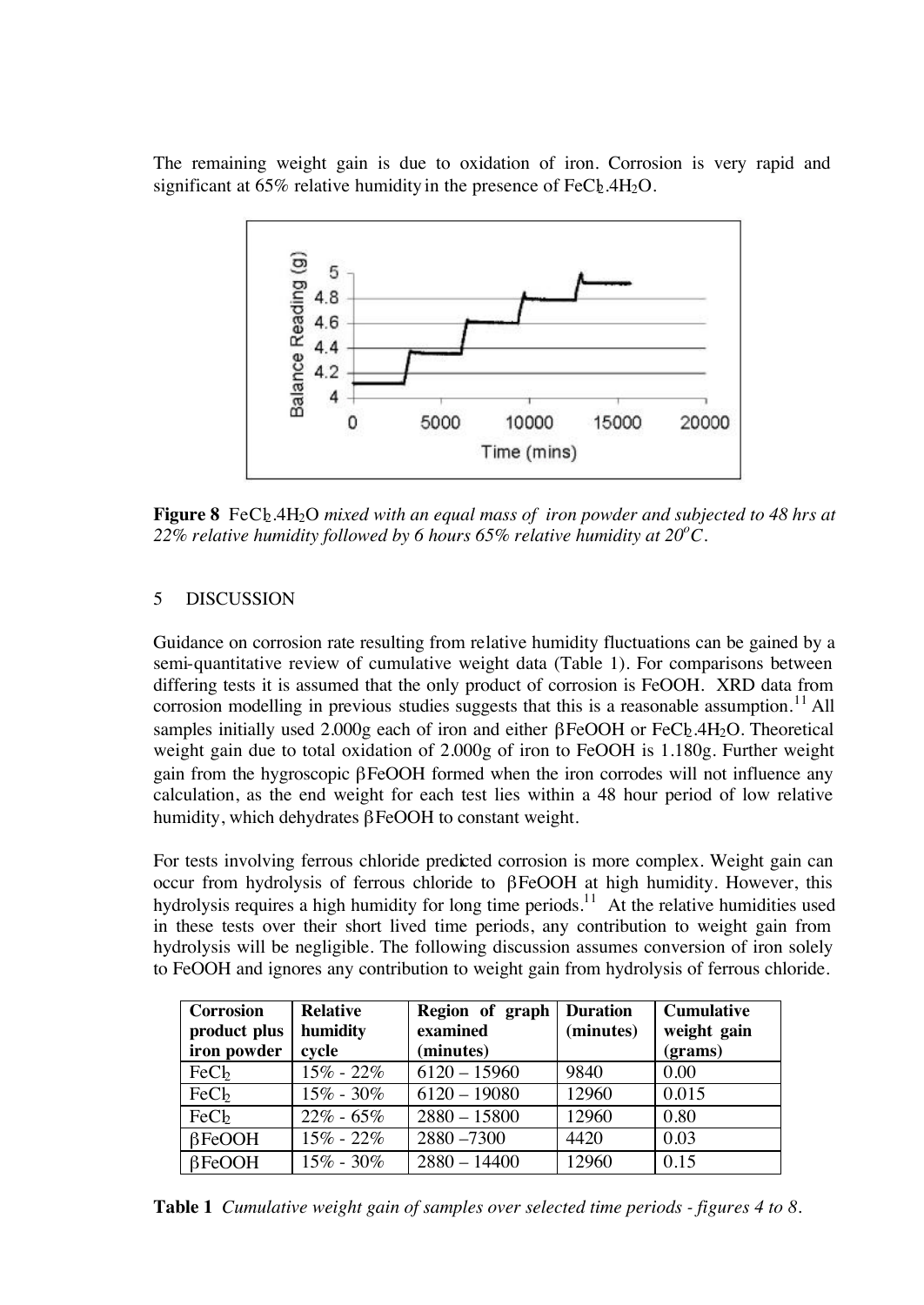For FeCb.4H<sub>2</sub>O and iron powder, four cycles at  $65\%$  relative humidity produced a weight gain of 0.80g (Figure 8 and Table 1), which is 68% of the theoretical maximum for conversion of iron to FeOOH. This represents extensive corrosion. In contrast, the corrosive effect of FeC $\frac{1}{2}$ .4H<sub>2</sub>O after four 6 hour cycles at 30% relative humidity produces a weight gain of only 0.015g. This is 1.2% of the maximum conversion of iron to FeOOH (Figure 5 and table 1) or 53 times less corrosion than at 65% relative humidity. Although this is a low corrosion rate it represents an unacceptable level of corrosion. No weight gain was detected during four 6 hour fluctuations at 22% relative humidity (Figure 4). The differential corrosion rate between short excursions to 65% and 30% relative humidity illustrates how corrosion escalates with rising relative humidity and shows that relative humidity should be as close as possible to the value at which ferrous chloride does not corrode iron.

For βFeOOH and iron four cycles at 30% relative humidity produced a weight gain of 0.25g, which is approximately 19% of the theoretical maximum conversion of iron to FeOOH (Figure 7). In comparison two fluctuations to 65% relative humidity were required to produce a similar level of corrosion for iron in the presence of  $FeC_{12}$ .  $4H_{2}O$  (Figure 8 and Table 1). Even with fluctuations set at 22% relative humidity corrosion was evident for iron mixed with βFeOOH (Figure 6). Following initial dehydration of the βFeOOH sample, two cycles at 22% relative humidity produced a weight gain of 0.03g or 2.5% of the theoretical maximum conversion to FeOOH (Figure 6), which is three times less than the weight gain for the same two cycles in a 15% to 30% relative humidity programme and twenty times greater than four cycles for an iron/FeC $b$ .4H<sub>2</sub>O mixture in a 15% to 30% relative humidity programme (Figure 5 and Table 1). These semi-quantitative comparisons suggest that βFeOOH is much more aggressive to iron than  $FeC_{2}A_{2}O$  at similar humidity and short lived relative humidity fluctuations are enough for βFeOOH to significantly corrode iron. Relative humidity should not rise above 20% for effective corrosion control of iron where βFeOOH is present.

Extrapolating the results of these experiments to real life objects, like the *ss* Great Britain, should be carried out with caution. The scenarios represented here are extremely aggressive. The iron is a finely divided powder and is intimately mixed with the corrosion products being tested to offer a large surface area for corrosion reactions. The ratio of corrosion product to iron in the initial sample is purposefully high at 50/50 w/w. The kinetics of this corrosion system are designed to obtain significant reaction in limited time periods and are different to wrought iron with established corrosion layers. Nevertheless, the study offers an insight into corrosion possibilities and provides guidance on thresholds for corrosion control, as well as an indication that even short lived fluctuations above proscribed safe operating relative humidity could lead to significant corrosion.

#### **Acknowledgements**

Thanks to the Heritage Lottery Fund and the *ss* Great Britain Trust for financial support.

#### **References**